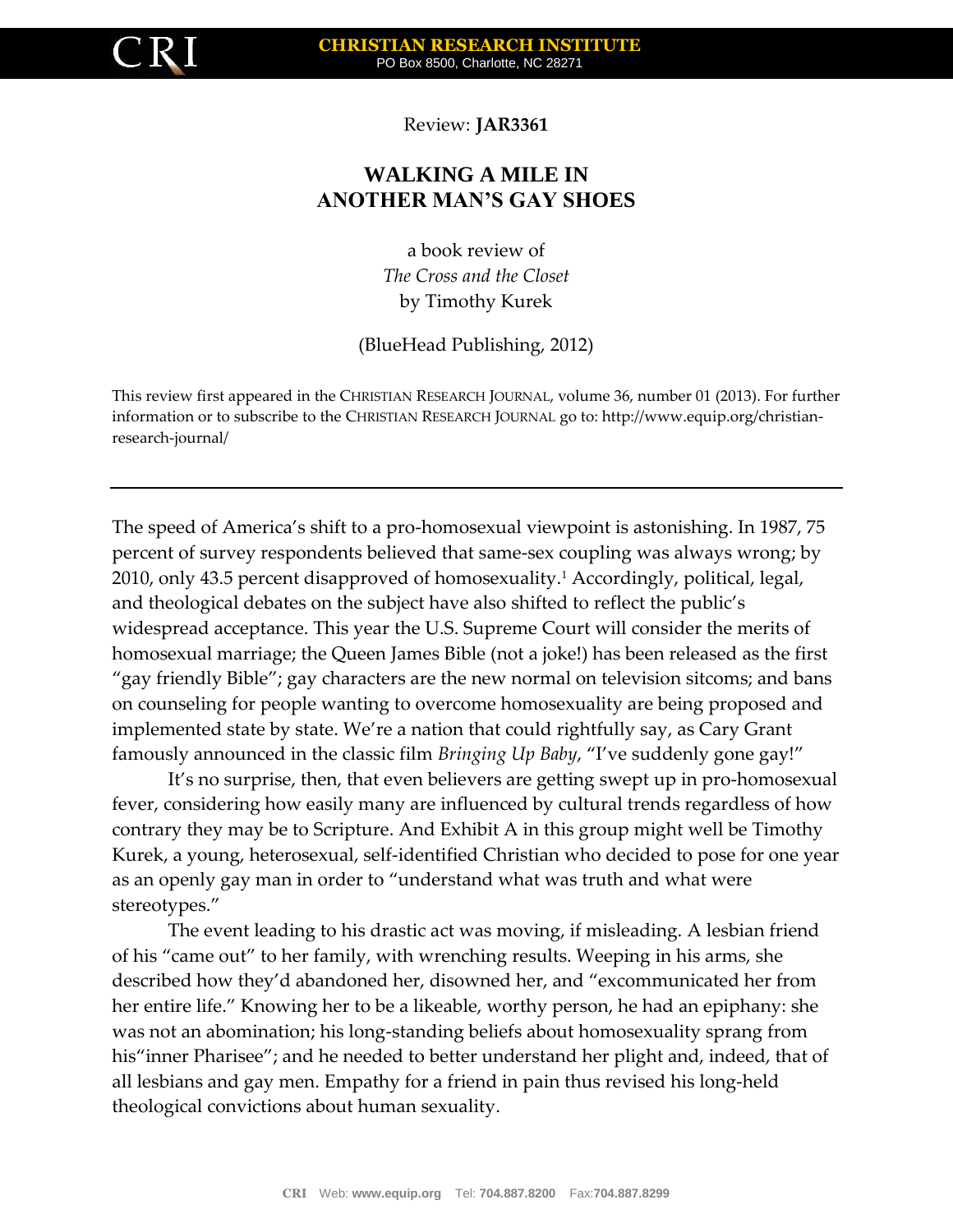**A Call to Cultural Conformity.** Those revisions are recorded in Kurek's book *The Cross and the Closet*. Released in October 2012 to coincide with National Coming Out Day, it chronicles his journey from disapproval to affirmation of homosexuality. Predictably, the author received rave reviews from homosexual and pro-homosexual leaders, hailing his courage for living as a gay among gays, and for attempting to educate conservative Christians on this critical issue. But the book's aim is to elicit more than kudos from the already convinced. Kurek also hopes to change the minds of those who consider homosexuality a sin, a hope largely based on what he learned during his undercover stint as a gay man, and he desires those who openly object to homosexuality to have a conversion of thought similar to his own.

That's no small conversion. By his own account, the author, a former student at Jerry Falwell's Liberty University, was raised in an environment where homosexuality was not only considered a sin, but one of the worst, where homosexuals were viewed as promiscuous, liberal, disease-carrying child molesters. Three issues played into his belief system and emotional response to homosexuals: his theological position, informed by the Bible, that homosexuality was a sin; his stereotypical views as to what homosexual people were like; and his inability to empathize with them as fellow humans. All three, by his own account, have undergone a radical transformation.

**Acceptance or Approval?** The issues raised in *The Cross and the Closet* are as relevant as this morning's newspaper, since believers living in 2013 are fully aware of the prevalence of homosexuality and are likely to have some form of interaction with a homosexual person. As more gays and lesbians are open about their sexuality, more Christians are likewise aware of them. In the interest of loving our neighbors, letting our light shine, and being ready to give an answer for our faith and hope, it behooves us to be better equipped to dialogue with both homosexual and pro-homosexual people about this critical but contentious issue, so a book claiming to heighten our understanding and compassion rightfully grabs our interest. But sadly this one, however well intended, presents a case based more on emotion than logic. *The Cross and the Closet* is long on anecdote and sentiment, but woefully bereft of conclusions or strategies that stand the scrutiny of Scripture.

We can applaud Kurek's desire to re-educate himself, and Christians in general, regarding stereotypes. Holding a moral position does not, after all, require us to foster myths about those with whom we disagree. Believing abortion to be wrong, for example, hardly compels us to generalize about what sort of women abort their children, and believing illegal drug use to be wrong needn't translate into assuming all drug abusers are of the same personality type.

Likewise, one can easily conclude, by a simple reading of both Old and New Testaments, that homosexuality under any circumstances does not comply with God's intentions, and thereby also conclude that all forms of homosexual expression are wrong. But to additionally presume all homosexuals are promiscuous, politically liberal, flamboyant, or raised by unhealthy parents can only hinder our ability to relate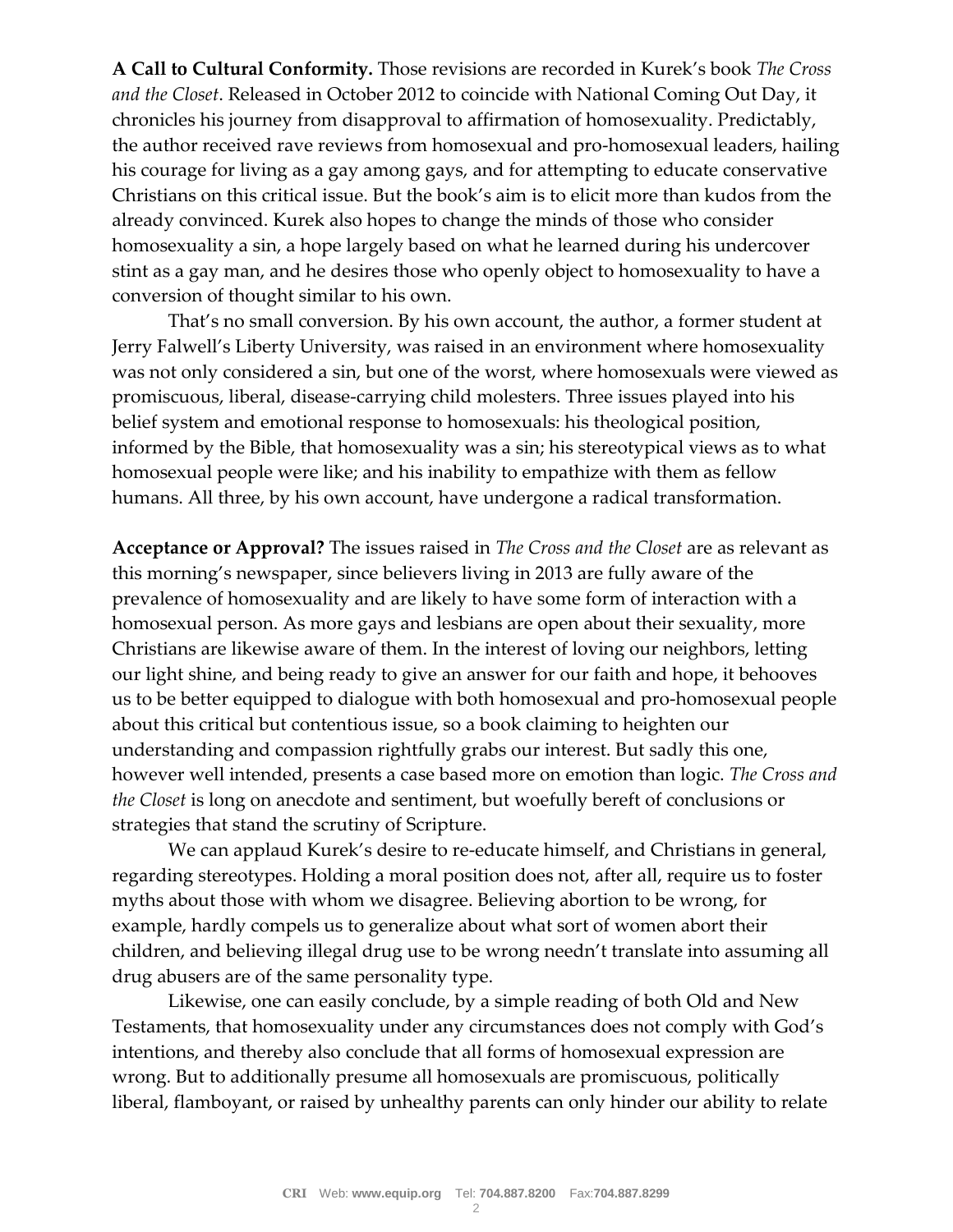honestly and productively with them. As a population they defy stereotype, a fact that we should admit has been ignored by many Christians.

So the author's generalizations about them were wrong, and his experience among them corrected his thinking, a correction we can applaud.

One questions, though, whether posing and living for a year as a homosexual—a drastic move by any standard—was a necessary, much less redemptive, way to abolish one's stereotypical thinking about homosexuals themselves. Surely we have the ability to analyze our assumptions about any group without joining it, whether the group in question is religiously, racially, politically, or sexually identified.

**A Proper Response.** So I may wish to dialogue with, and evangelize, Muslims. I may also hold presuppositions about them, based on movies I'd seen about them, jokes I'd heard, stories I'd been told, or what little exposure I'd had to them. In the interest of better understanding Muslims and hopefully reaching them, I could study their religious material, befriend some of them, engage in dialogue, observe their mannerisms and behavior, and weigh the evidence of what I've seen and heard firsthand against whatever stereotypes I previously held, all of which can be done without pretending to be a Muslim myself.

Furthermore, all of this could be done without concluding the Islamic view of God and life is valid. Perhaps, in getting to know Muslim people, I'd find them likeable, intelligent, reasonable, and agreeable, all of which would challenge my previously held stereotypes. Would such a challenge necessitate my embrace of the Qur'an? Would it require me to say, in essence, "I was wrong about the type of people Muslims are, therefore, I was also wrong for believing their book is not divinely inspired"?

Clearly not, so an obvious distinction comes into play here: learning that a group you previously disliked is in fact likeable does not necessitate agreeing with the goals and values of that group, a point Kurek is either unaware of or ignores. He implores the reader to abandon unfair generalizations about homosexuals (a reasonable request) and then asks him or her to likewise abandon clear biblical prohibitions against same-sex behavior as though they, too, were as subjective and erroneous as the generalizations.

That's the greatest weakness of *The Cross and the Closet*. It calls for a revision of standards based not on an analysis of those standards in light of objective truth, but rather in light of the likeableness of those in violation of the standards. Comparing apples to oranges hardly changes the nature of oranges, and comparing stereotypes about homosexuals to the rightness or wrongness of homosexuality itself is just as fruitless. Midway through the book, I found myself yelling, "OK, I get it! You met lots of intelligent, thoroughly likeable gay people. But tell me again why that should change my view of homosexuality itself?"

Jesus endorsed compassion, particularly when He approached a group ready to stone a woman for adultery (John 8:3–11). He rightfully pointed out that few among the potential executioners were innocent of similarly serious sins, then offered mercy, in lieu of death, to the woman herself.